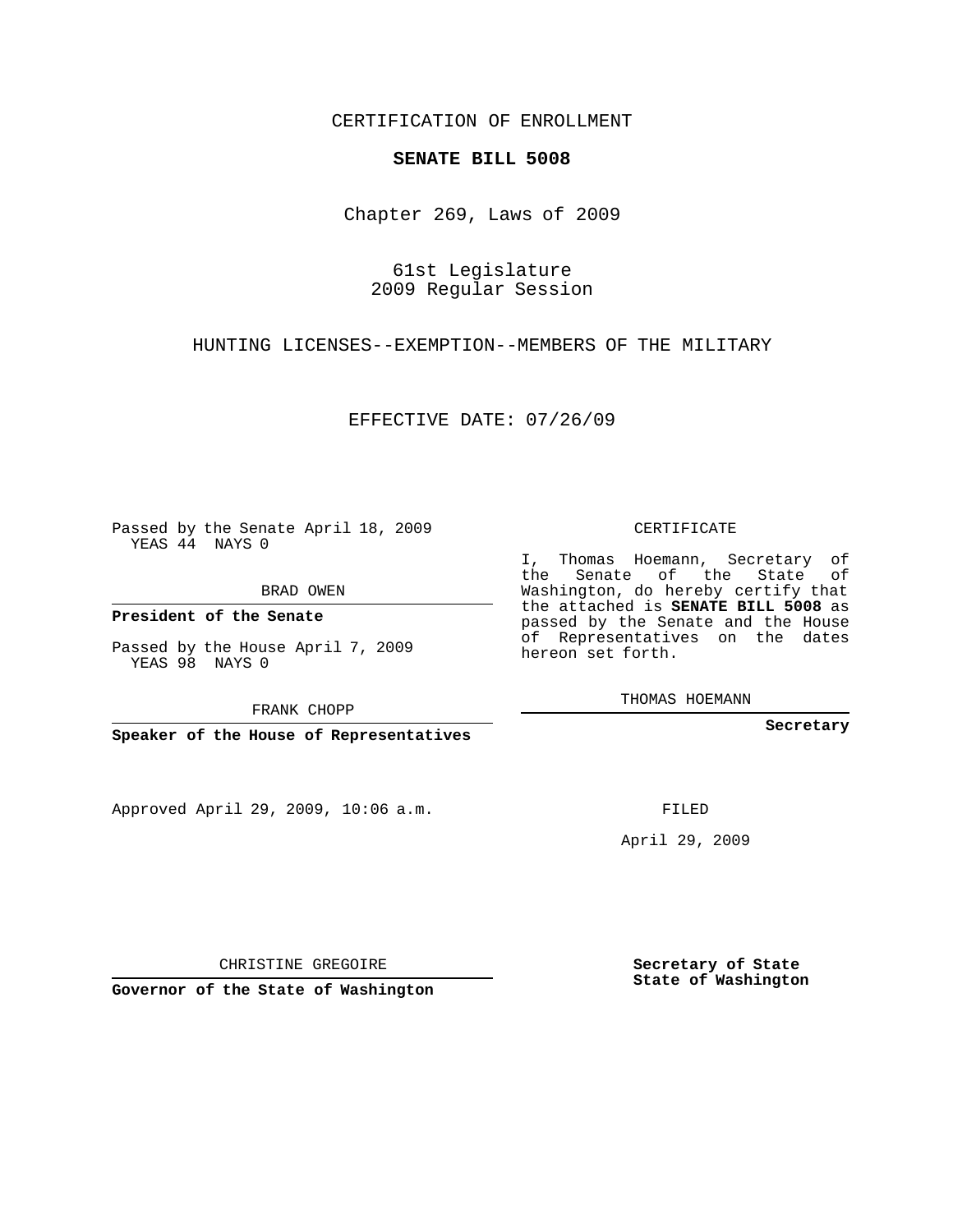# **SENATE BILL 5008** \_\_\_\_\_\_\_\_\_\_\_\_\_\_\_\_\_\_\_\_\_\_\_\_\_\_\_\_\_\_\_\_\_\_\_\_\_\_\_\_\_\_\_\_\_

\_\_\_\_\_\_\_\_\_\_\_\_\_\_\_\_\_\_\_\_\_\_\_\_\_\_\_\_\_\_\_\_\_\_\_\_\_\_\_\_\_\_\_\_\_

### AS AMENDED BY THE HOUSE

Passed Legislature - 2009 Regular Session

## **State of Washington 61st Legislature 2009 Regular Session**

**By** Senators Hewitt, Hobbs, Honeyford, Schoesler, Zarelli, Parlette, Stevens, Kilmer, Hatfield, Swecker, Benton, and Roach

Read first time 01/12/09. Referred to Committee on Natural Resources, Ocean & Recreation.

 1 AN ACT Relating to hunting licensing requirements for members of 2 the military; and amending RCW 77.32.155.

3 BE IT ENACTED BY THE LEGISLATURE OF THE STATE OF WASHINGTON:

 4 **Sec. 1.** RCW 77.32.155 and 2007 c 163 s 1 are each amended to read 5 as follows:

 (1)(a) When purchasing any hunting license, persons under the age of eighteen shall present certification of completion of a course of instruction of at least ten hours in the safe handling of firearms, safety, conservation, and sportsmanship. All persons purchasing any hunting license for the first time, if born after January 1, 1972, shall present such certification.

 $(b)(i)$  The director may establish a program for training persons in the safe handling of firearms, conservation, and sportsmanship and shall prescribe the type of instruction and the qualifications of the 15 instructors. The director shall, as part of establishing the training program, exempt members of the United States military from the firearms 17 skills portion of any instruction course completed over the internet.

18 (ii) The director may cooperate with the National Rifle